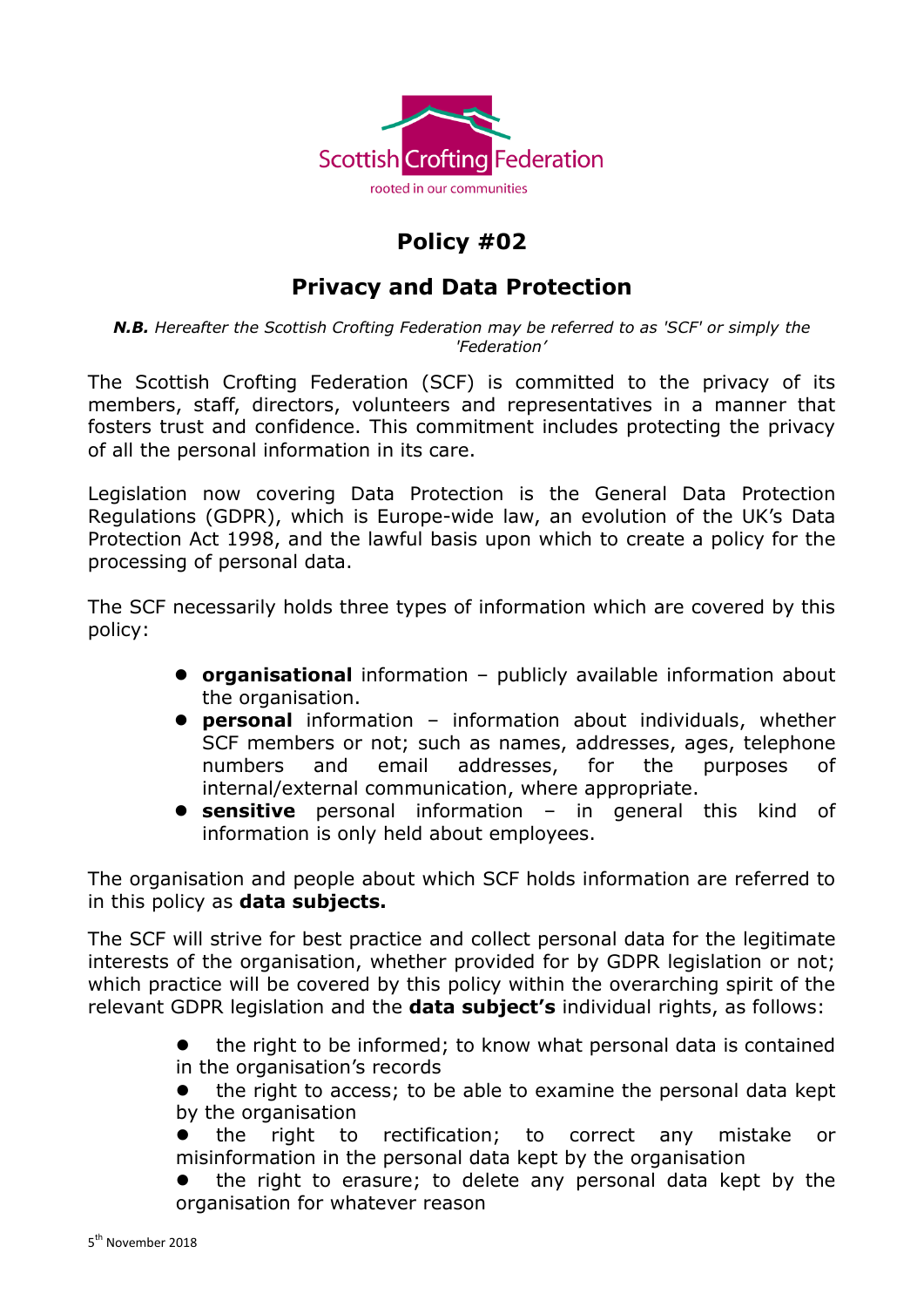the right to restrict processing; to retain it only within the bounds of the organisation and within a permissible time-frame

 the right to data portability; data provided to a controller i.e. derived from an individual's consent for the performance of a contract and when carried out by automated means, where appropriate

 the right to object; to all or some personal data kept by the organisation

 the right not to be subject to automated decision-making, including profiling.

SCF for its part will:

use personal data fairly, transparently and lawfully;

 collect and retain only information necessary for specific purpose(s) - membership records, financial accountability, trainee and tutor records and case-work records. In addition, it will keep a register of its Council members and the statutory register of its directors.

ensure the information is relevant, accurate and up-to-date;

• hold only as much as is needed, and only for as long as is needed;

 allow the **data subject,** subject of the personal data held, to inspect, on request, that personal data, in respect to that individual **data subject**;

keep all personal data secure from unauthorised access.

Designated employees, usually the Membership and Training Administrators respectively are appointed for the time being as SCF **data processors** and given the responsibility of protecting the security of information contained within documents or electronic files in their care.

However, nothing in this policy will preclude INTERNAL 'data sharing' of personal data occurring in the line of normal SCF business and, may be permissible at the instance of an appointed SCF Case Worker or SCF Financial Administrator but only sufficient for the particular purpose or, in response to a particular event associated with that assumed role of Case Worker or Finance Administrator; providing, in each case, an undertaking is made by the appointed persons concerned to the effect that such information is removed and deleted from all forms of their stored electronic or other means of retention (hard copy, electronic or otherwise) when such need has been accomplished and/or, immediately upon cessation of that appointment as Federation Case Worker or Finance Administrator - as the case may be.

Subject to the following limitations:

- SCF will only hold and retain personal information for the purposes for which it was originally collected,
- **•** other purposes to which the **data subject** has knowledge and has expressly given their consent,
- as required or permitted by a lawful authority e.g. Companies House, OSCR, cause of justice i.e. Police, HMRC and/or Court of law.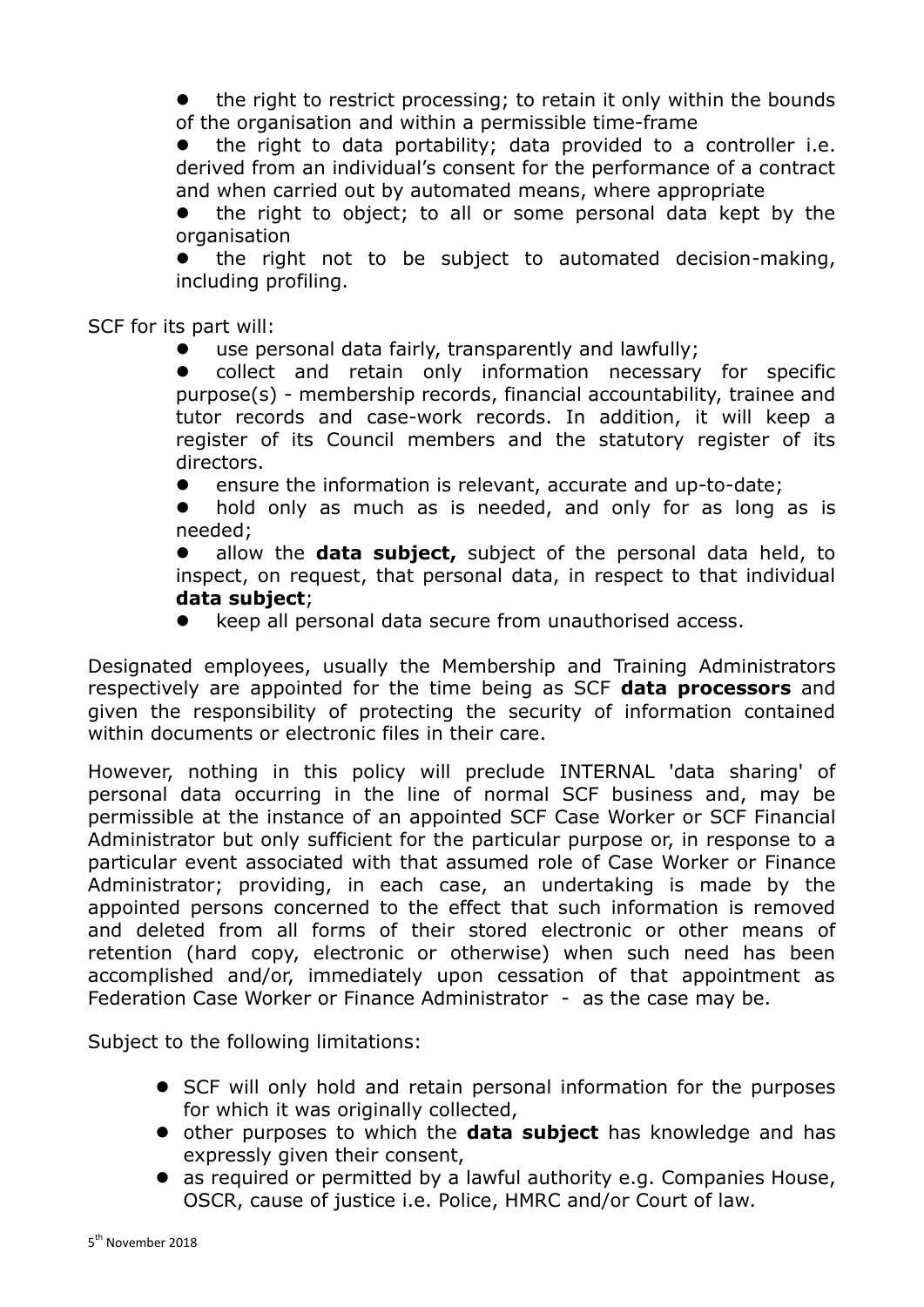• except as required by lawful authority, it will not hold or disclose information about individuals without their prior knowledge and explicit consent.

SCF will protect organisational, personal **(Data Subjects)** or sensitive information it holds with security safeguards that are pertinent to the sensitivity of the information and to protect it from unauthorised access, release or use.

SCF will only hold information for specific purposes. It will inform **data subjects** what those purposes are (Fair Processing Notice). It will also inform them when/if those purposes change. Information will not be retained once it is no longer required for the stated purpose and not normally exceeding a period of six (6) years permitted under GDPR or a total of seven (7) years under requirements of Her Majesties Revenue & Customs.

SCF will seek to maintain accurate information by creating ways in which data subjects can update their information held. **Data subjects** will be entitled to have access to information held about them by SCF.

**Data subjects** will be given the option not to receive marketing mailings from SCF and/or its Training Provider or, any other organisation – commercial or otherwise.

Information about **data subjects** will not be disclosed to other organisations or to individuals, except in circumstances where this is a legal requirement or where there is explicit consent or, where the information is publicly available elsewhere.

However, requests for information likely to lead to the identity of a member or former member received from anyone (corporate, individual or legal enforcement), will be assessed by the **data controller**, appointed for the time being, on the merits of the request. SCF's **data controller** will monitor and review SCF's ongoing compliance with the relevant GDPR legislation contemporaneously with this internal policy from time-to-time, being no greater than annually.

Where the **data processor** concerned has doubt or uncertainty about the *bona-fides,* legitimacy or purpose of a request, the **data processor** will seek a decision, based on lawful and legitimate disclosure from the **data controller** usually the Chief Executive as his/her first-line manager before any such disclosure is made. A record of the request and its eventual determination will be made by the **data processor** at the conclusion stating, in each case, what the determination of the request was and under whose authority it was resolved.

SCF has procedures and infrastructure in place for ensuring the security of all personal data. When no longer required for the purpose to which it was gathered, all records containing personnel data, whether held in document or electronic form, are to be disposed of in an appropriate and secure way.

At the beginning of any project or activity the member of staff, manager or